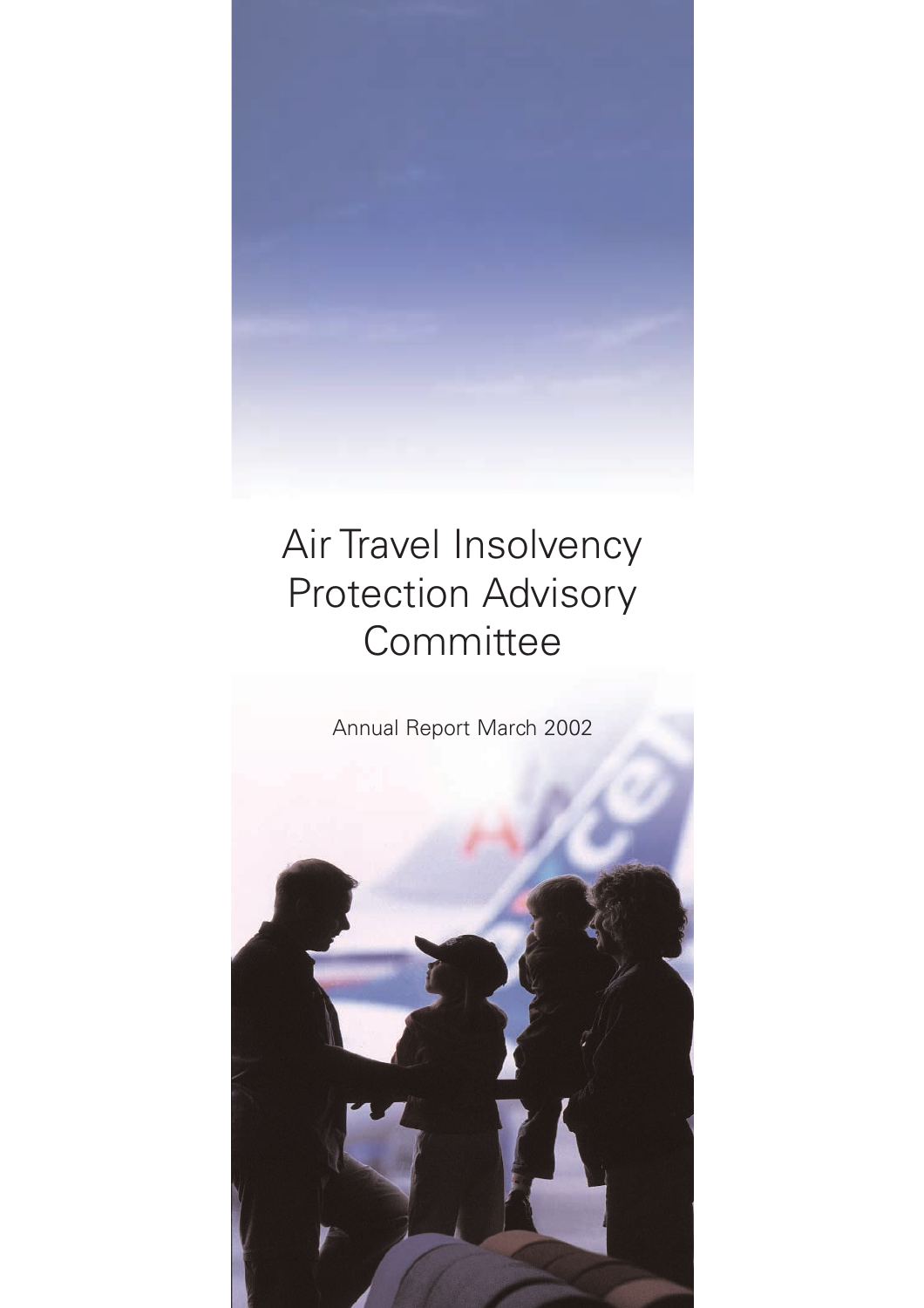# Air Travel Insolvency Protection Advisory **Committee**

Annual Report March 2002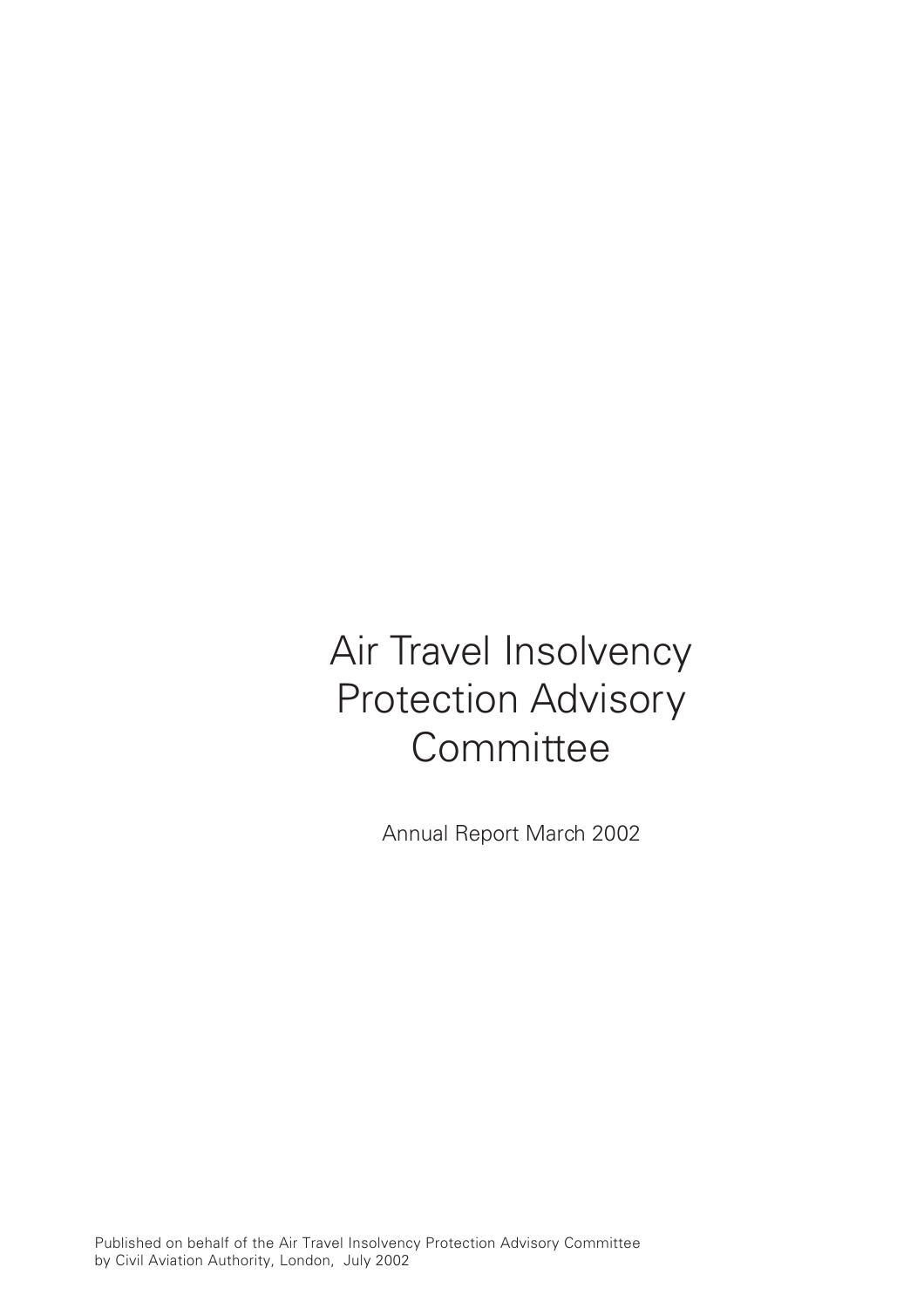© Civil Aviation Authority 2002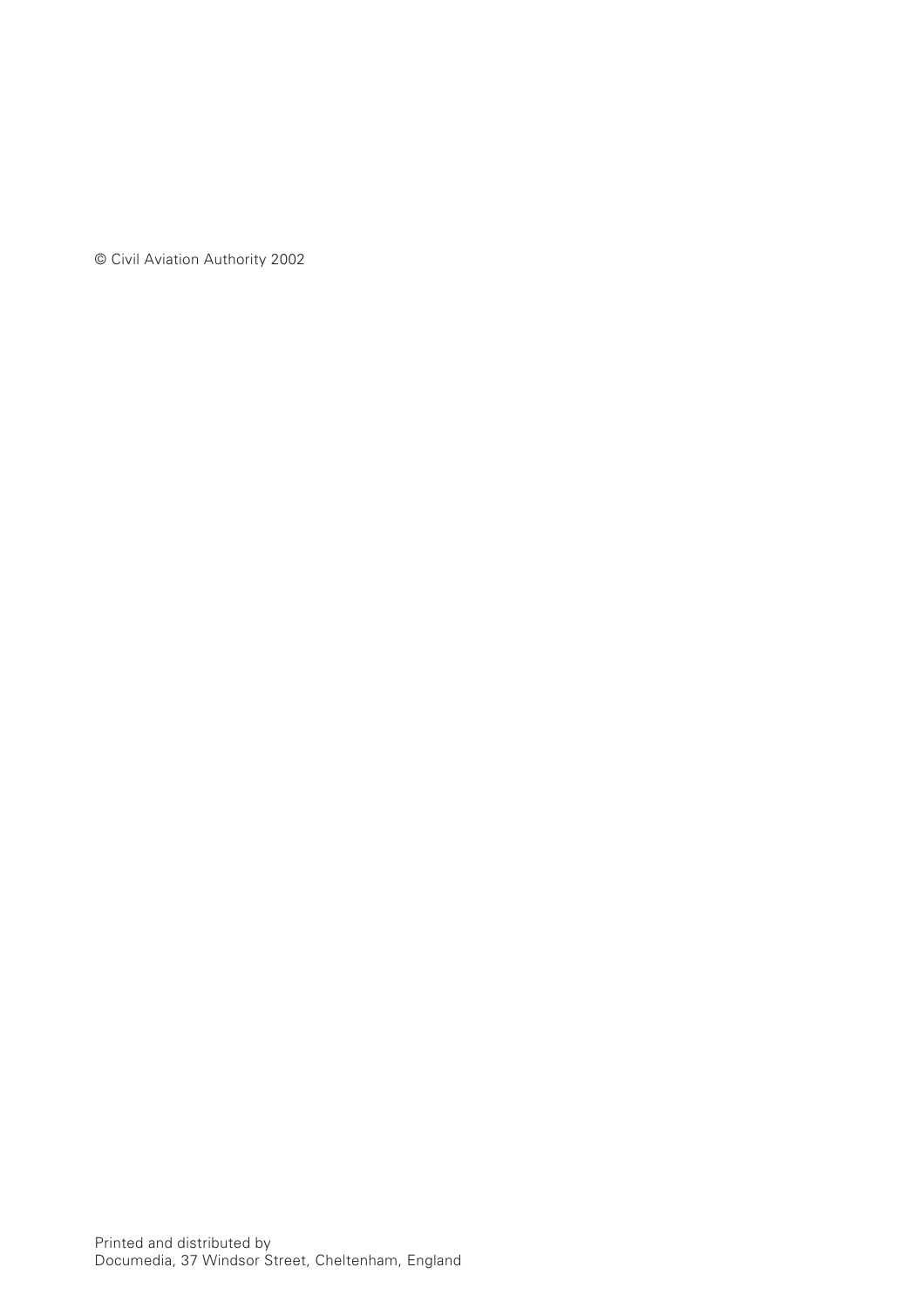**Air Travel Insolvency Protection Advisory Committee CAA House 45-59 Kingsway LONDON WC2B 6TE**

10 July 2002

Secretary of State for Transport Great Minster House 76 Marsham Street London SW1P 4DR

Sir

I submit herewith the second Report of the Air Travel Insolvency Protection Advisory Committee for the year ended 31 March 2002.

 $\overline{\phantom{a}}$ mas

John Cox OBE Chairman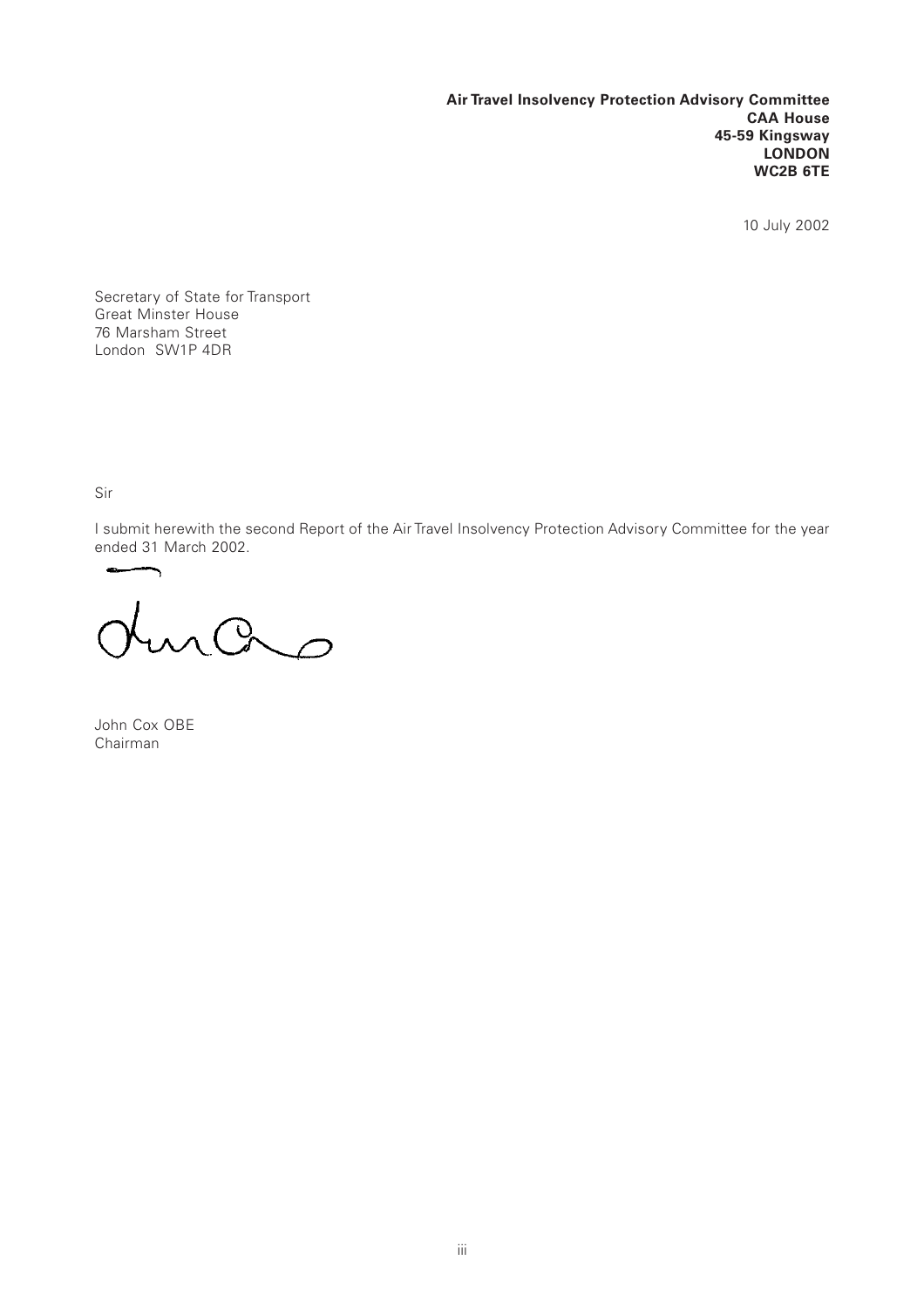### **MEMBERSHIP AND ROLE OF THE COMMITTEE**

This is the second Report of the Air Travel Insolvency Protection Advisory Committee (ATIPAC) which advises the Civil Aviation Authority, the Trustees of the Air Travel Trust and the Secretary of State for Transport on the financial protection arrangements for air travellers and customers of air travel organisers. ATIPAC was formed in 2000 to replace the Air Travel Trust Committee with the aim of creating a wider and more effective consultative mechanism. Its terms of reference are at Appendix 2 of this report.

The Committee represents both the full range of trade bodies whose members are affected by the ATOL system and also the consumers protected by the

system. The Committee is broadly in balance between trade body nominees and those who are either independent or represent consumer interests. The membership of the Committee remained constant during the year and a list of members is at Appendix 1. Early in 2002 Mr John de Vial announced that he would not be continuing as one of the ABTA representatives and ABTA subsequently nominated Mr Paul Chandler as his replacement from August 2002.

The Committee held three meetings during the year, in June and December 2001 and in March 2002.

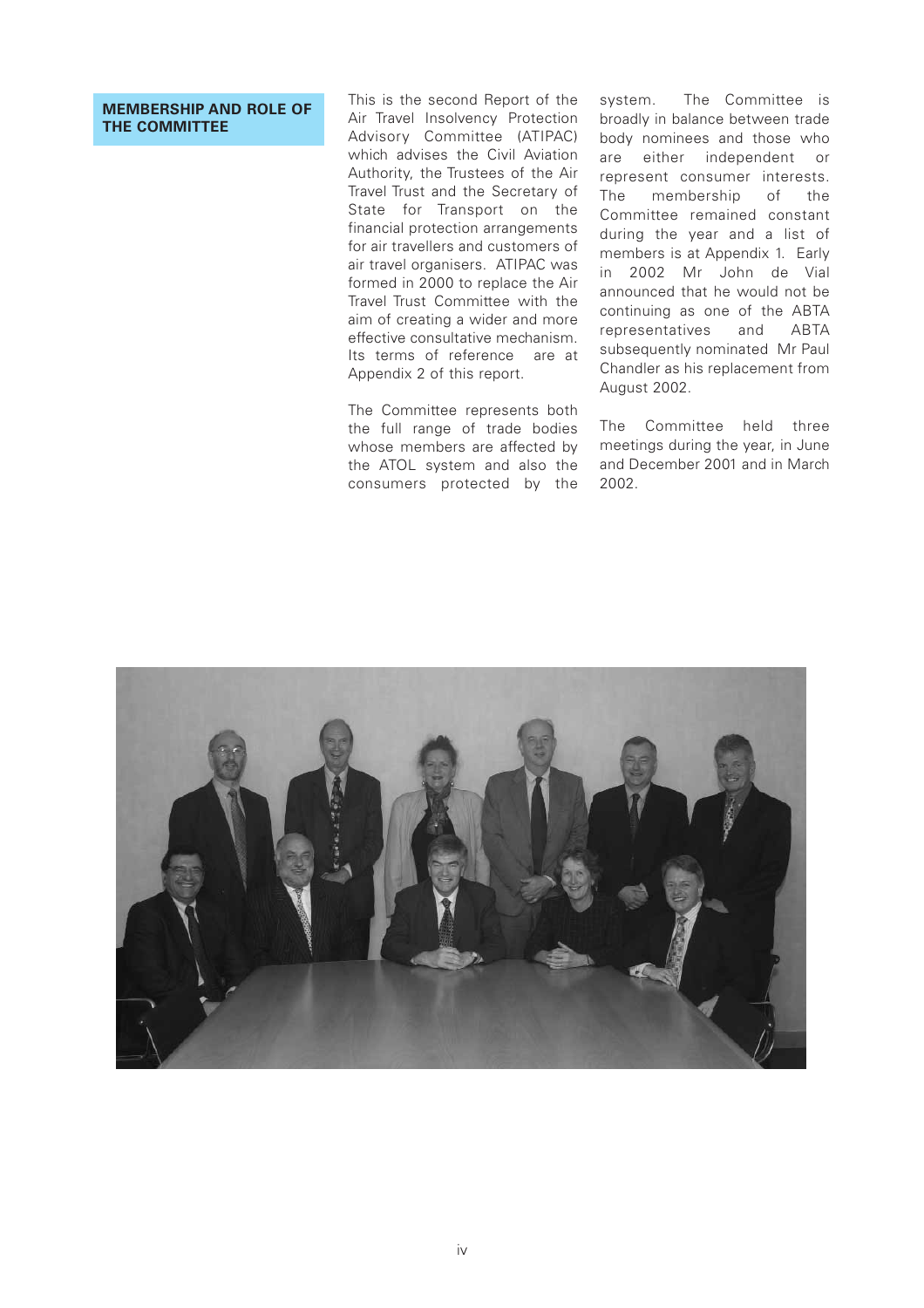### **MEMBERS OF ATIPAC**

**1 Mike Monk** is currently Head of Financial Services for the Association of British Travel Agents. He represents ABTA.

**2 Roger Bray** is an independent freelance travel journalist with a consumer focus, and is an independent representative.

**3 Marie-Helene Kutek** is a consumer representative, with a background in local authority consumer advice and consumer law. She is Vice Chair of the Institute of Consumer Affairs.

**4 Colin Senior** is a nonexecutive Board Member of the CAA, whom he represents on ATIPAC, and is also Chairman and a Trustee of the Air Travel Trust.

**5 John de Vial** is UK Holiday Service Director for Thomson Holidays and is nominated by the Association of British Travel Agents. He is also a Director of the Federation of Tour Operators.

**6 Bruce Treloar** is principal Trading Standards Officer with the Trading Standards Institute and is a specialist in travel protection. He represents consumer interests.

**7 Noel Josephides** is Managing Director of Sunvil Holidays. He represents the Association of Independent Tour Operators, of which he is Vice Chairman.

**8 Ian Hamer** is nominated by the Air Transport Users Council, of which he is Chairman. He is also Chairman of a group of companies with worldwide interests in the plastics industry.

**9 John Cox** has been Chairman of the Committee since its formation in April 2000. He was also a past Chairman of the Air Transport Users Council.

**10 Helen Simpson** is Director of the CAA's Consumer Protection Group and a CAA Board Member. She is also a Trustee of the Air Travel Trust and represents the CAA.

**11 Tim Robinson** is a partner in Nicholson Graham & Jones, a firm of solicitors specialising in travel law. He is an independent representative.

The following members were not available for the photograph:

**Tony Russell** is Managing Director of Trailfinders. He represents the Association of Airline Consolidators.

**Roger Harvey** is the Chairman and appointed representative of the Incentive Travel and Meetings Association, the association for event management, corporate communication and incentive travel.

**Martin Brackenbury** is nominated by the Federation of Tour Operators, of which he is Chairman. He also attends Air Travel Trust meetings as a representative of ATIPAC.

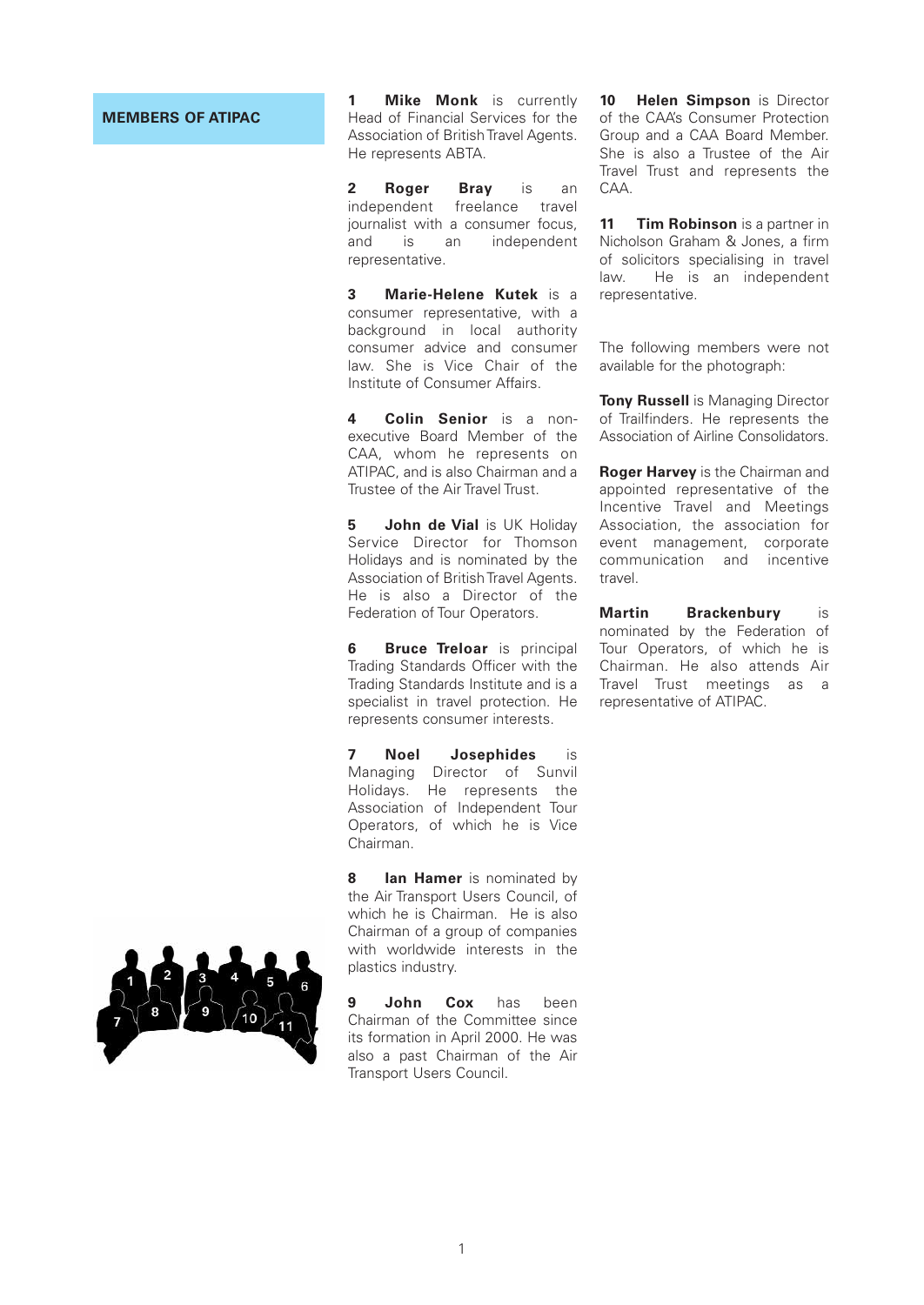**STATE OF THE AIR TRAVEL TRUST FUND**

For the sixth successive year the Air Travel Trust Fund (the Trust) began the year in deficit, its remaining assets having been exhausted in the summer of 1996. By the end of the year the deficit had decreased from £8.96 million to £8.3 million. During the year there was expenditure of £423,000 on new failures, £79,000 on administration and legal expenses and £415,000 on interest payable. However, this expenditure was offset by the return of prior year advances, liquidation dividends and settlement receipts.

The dividend and settlement receipts of £1.57 million were larger than previous years and as a result the fund had a net increase of £664,000. However,

the Committee does not expect increases in future and its concerns about the deficit and the very large annual interest burden remain, particularly as in this period the latter represented an amount almost equal to that expended on customer claims.

The Committee remains of the firm view that the operation of the Trust with a continuing deficit is not appropriate for a major consumer protection system. Further delay in establishing a levy to refinance the Trust will result in an increase in the annual funding of the deficit, which will in due course lead to a higher levy which may represent a significant and unacceptable cost to both the travel industry and holidaymakers.

**THE TRAVEL INDUSTRY** There was optimism from tour operators that summer 2001 would see continued growth in the market, but the events of 11 September overshadowed both the end of the summer season and prospects for the industry's future. Following the events in the United States there were real concerns that there would be a fundamental effect on air travel in many parts of the world and UK operators experienced an immediate downturn in sales which meant that the late booking market in autumn 2001 and the early part of winter 2001/2 suffered either from a shortfall in bookings, or bookings came later than expected and at a lower price.

> Even with these problems the industry result for summer 2001 still showed an increase in volume of 5%, which represented a fifth successive summer of volume increase,

although the rate declined compared to the 7.6% increase in the previous year. Further, this volume increase came only in the package and charter flight sectors, and there was a fall of nearly 3% in the scheduled air ticket categories. Overall the average summer price rose by just 0.9%, or £4, which is significantly below the inflation rate.

The ATOL figures do not include sales made direct to the public by scheduled airlines and the substantial increase in traffic achieved by no-frills airlines in this period is not reflected in these results.

In the year to September 2001 more than 29 million passengers were protected by ATOL, with average prices of £447 leading to ATOL turnover of more than £13 billion.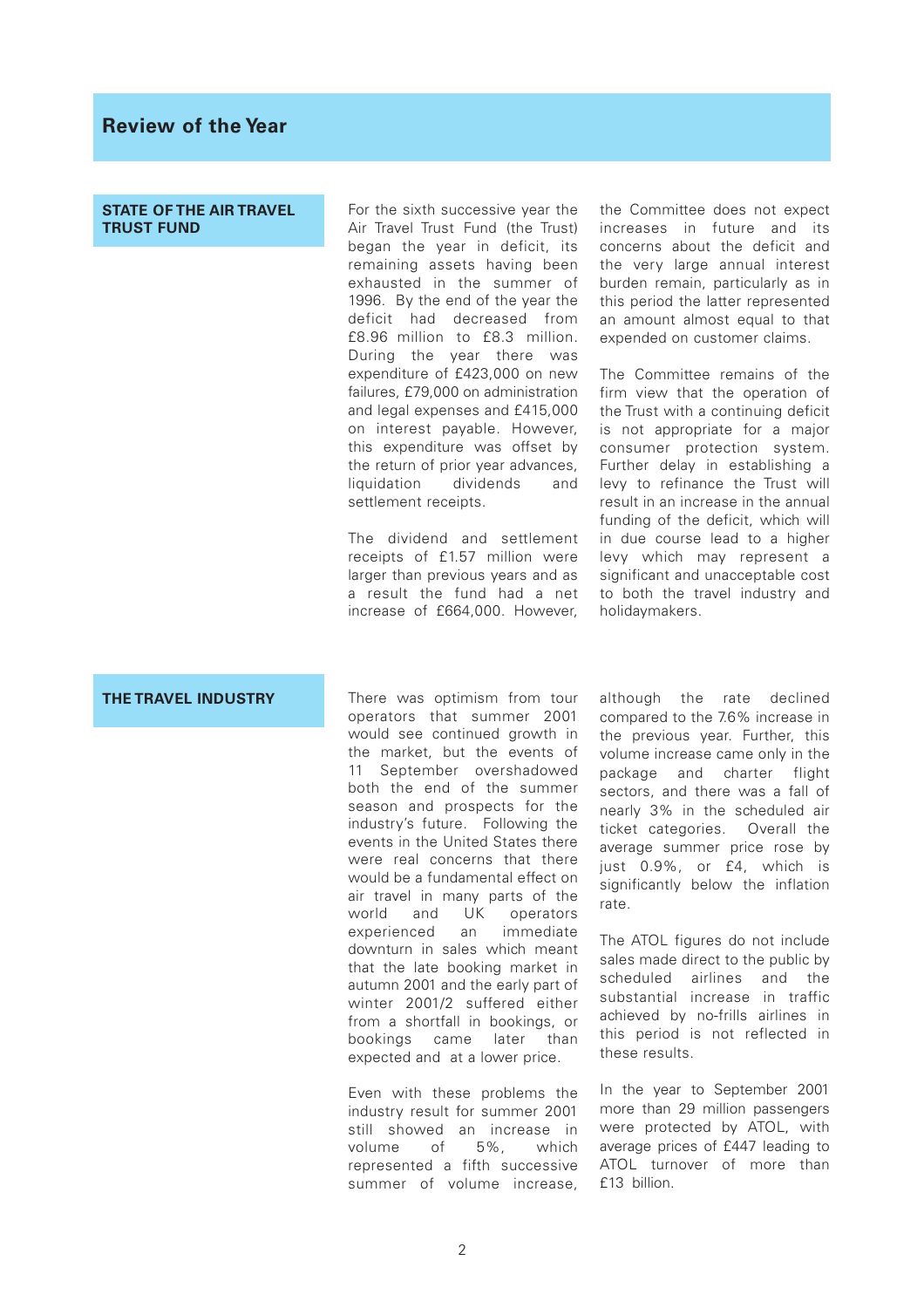### **BONDS CALLED IN THE YEAR TO MARCH 2002**

In view of the events of 11 September it was expected that the number of ATOL failures would rise significantly in the autumn and winter periods, following a sustained period of low failure levels. In fact this scenario did not materialise to any great extent, with a total of 23 firms ceasing to trade and having their bonds called in the full year. Although this was an increase of nearly 100% on the previous year, it was very similar to the annual number of failures in the mid to late 1990's and when expressed as a percentage of firms licensed the failure rate of 1.3% remained below the average of 1.8% over the last ten years. In terms of customers affected, the scheme repatriated 6,567 passengers and refunded a further 13,144.

The largest company to fail during the year was Usit Campus Limited, which was one of the two main student travel operators in the UK market. Usit used scheduled airlines almost exclusively to carry 82,000 passengers a year, but most of the sales were covered by Airline Deeds of Undertaking (Deeds), whereby the airlines effectively guarantee to the CAA that they will provide return flights for passengers abroad at the time of failure and will also honour payments made to the ATOL holder as if the money had been paid to them directly. As a consequence there was minimal disruption for customers and the Usit bond, to cover bookings not protected by Deeds, was sufficient to meet other liabilities.

A number of other smaller failures had very similar

characteristics to Usit, namely Comet Travel, Lawson Interline, Flynow.com and Boomerang Travel. All had Deeds and the majority of their licensed business was protected in this way. In all cases their ATOL bond for non-Deed sales was adequate.

Of the 23 bonds called, five resulted in a call on the Trust; three of these totalled less than £100,000. One of the more significant calls came from Parkline Limited, which was licensed to carry only 72 passengers and at the time of its failure had bookings for 450. This led to the minimum ATOL bond of £10,000 being insufficient by some £165,000. The CAA has investigated the background to this failure carefully to see whether any action can be taken to recover Trust monies, but it is apparent that those responsible for this business are no longer in the UK.

The second significant call on the Trust resulted from the failure of Sunrise Holidays Limited, who ceased trading at the time its ATOL expired in September 2001. Sunrise was licensed to carry 14,000 passengers and the CAA has subsequently repatriated 1,630 customers and refunded a further 1,640. The bond of £519,000 is likely to be insufficient by about £170,000. At the end of the year, the CAA was continuing to investigate whether overtrading had occurred and whether action might be taken to recover the Trust's expenditure.

Full details of all ATOL failures are at Appendix 3.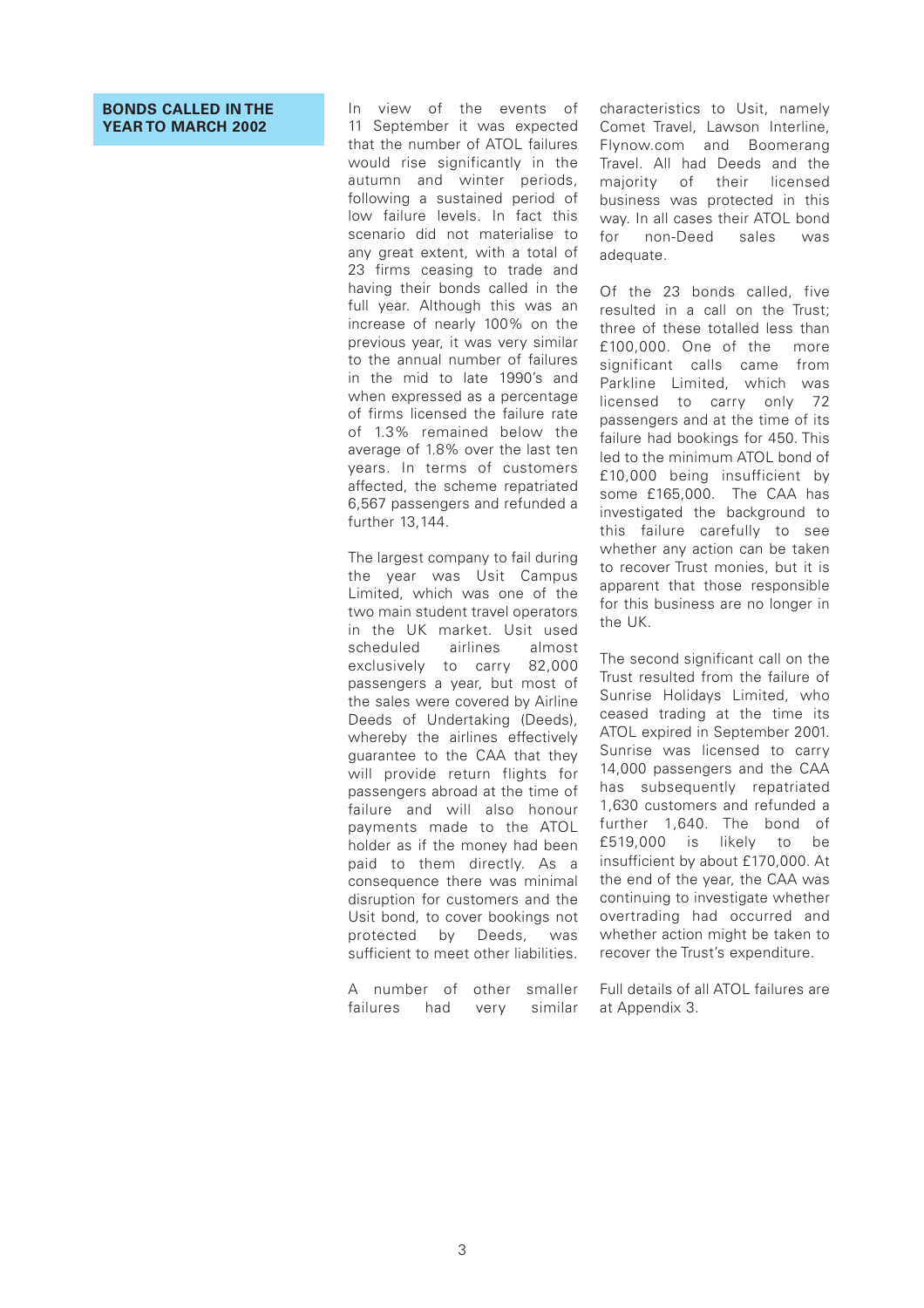### **RELATIONSHIP WITH CREDIT CARD COMPANIES**

**MARKET OUTLOOK** After 11 September the Committee has closely monitored the progress of the UK air travel market. While it was apparent that winter 2001/02 bookings were suffering initially, there is subsequent evidence that the market improved and that any shortfall was not as significant as the fall in summer 2002 bookings. At the time of its December meeting, the Committee was aware of trade reports which indicated that bookings for the summer were down by 30% and although booking levels have improved since then, operator data indicates that some destinations are still between 5% and 20% below bookings at the same time last year. While the Committee believes that the events of

> In its last report, the Committee expressed concerns that tour operators were still facing difficulties where credit card merchant acquirers were insisting that they provide additional security. Unfortunately, this position has not changed in the last year and the Committee notes that this burden is still being placed on some tour operators. It believes that these additional requirements could increase their risk of failure.

> The relationship of the credit card companies with the ATOL system is enshrined in an agreement between the Trust, the CAA and named banks known as the "Credit Card Charter". The Charter has been in existence since 1985 and has worked well for both industries. Over the years however its scope has reduced following the introduction of new credit cards by issuers who did not sign the original Charter; there has also been a change in internal banking rules which permits the card issuers to cross-charge the merchant acquirer for holidaymaker claims they have settled. As a consequence, the

11 September have affected some areas, such as North America and the Middle East, there are also signs that some of the traditional short-haul Mediterranean destinations are not performing as well as expected and the reason for this fall in bookings is unclear, although economic issues and a move to later booking patterns are both factors. Overall the market for air package holidays will be below the level of summer 2001, but the UK's four major operators have cut their summer programmes substantially from those operated last year and have also made it clear that they do not expect to put back any substantial capacity, even if bookings appear more buoyant towards the peak of the summer season.

merchant acquirers have required some ATOL holders to provide security to offset their own exposure arising from card issuers' legal liabilities to settle claims under Section 75 of the Consumer Credit Act. In 2000, the CAA proposed a revised form of Charter which would have given the merchant acquirers increased protection at the expense of ATOL bonds, but in exchange the CAA had sought assurances that they would relax their new security requirements.

The merchant acquirers continue to express concerns about the level of failures within the travel industry and to state that they have suffered large losses in this sector. However, prior to the current year, the levels of failure amongst ATOL holders were at an all time low, and even with the increased pressures on the industry in the last few months, the number of failures has not increased appreciably. Consequently, the cases where the credit card companies are required to pay out have been infrequent, as in general terms they meet claims only where the bond proves to be insufficient.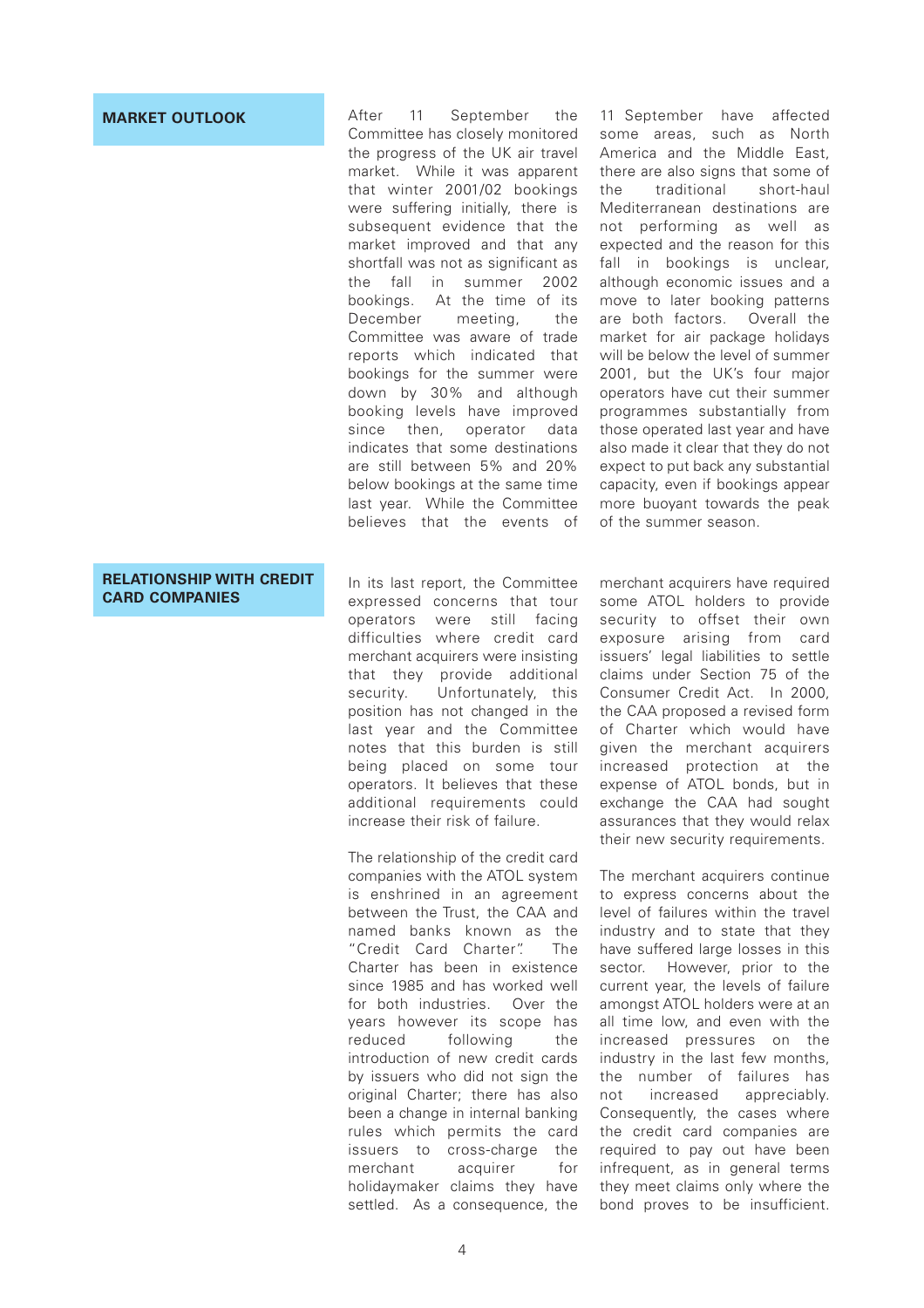Clearly, if the new Charter were entered into the balance would swing to give banks better protection, but probably with a consequent increase in ATOL bond premiums, as a result of the fact that a wider range of cards would be covered.

The CAA asked the Committee for its views on the new Charter and it unequivocally recommended that the CAA did not proceed unless the banks gave a clear commitment to reduce their

security requirements. This position still remains and the Committee does not believe that the new Charter should be signed until the banks are prepared to consider a relaxation in their requirements in exchange for the benefits they obtain under the Charter. The Committee understands that the CAA will continue to discuss this issue with the Credit Card Research Group (CCRG), who represent the banks on these matters.

### **ATOL ENFORCEMENT AND SPLIT CONTRACT SALES**

During the year the Committee has become increasingly concerned by certain trade practices, whereby customers may not get the financial protection they are entitled to when purchasing an air package. In particular there is concern that there is a growing gap between the protection required under the EC Package Travel Directive and that provided by ATOL. Under the ATOL Regulations the CAA can protect only air travel sales, although where air travel is sold with other items such as accommodation under a single contract, then it can require a bond to cover all items sold and so give customers full financial protection for their holiday.

The gap in protection has become apparent as a result of the increasingly widespread practice of contract splitting, which will typically involve an unlicensed operator selling a flight as agent for an ATOL holder, with a separate contract for accommodation and other services. In some cases the accommodation and other services will be covered by bonds lodged with trade associations; in other cases there will be no cover at all. Ultimately there is a very

real risk to customers, because although they may believe they have purchased a "package" which is fully protected, in the event that any of the parties in the chain fails they may find themselves with either a flight and no accommodation, or vice versa.

The Committee perceives this issue as a real source of confusion and potential loss to the public and is concerned that if it continues it will create competitive distortions in the industry, which will not be to the public benefit. The Committee has raised this issue with the Department of Trade and Industry, who are responsible for the implementation of the EC Package Travel Directive in the UK, and has also discussed the possibility of regulatory changes with the CAA.

The Committee believes that it is important that the public can be given a clear protection message when they are looking to purchase an air package and that areas of confusion, even at the margins of the business, are undesirable if they can lead to financial loss, or significant inconvenience for consumers.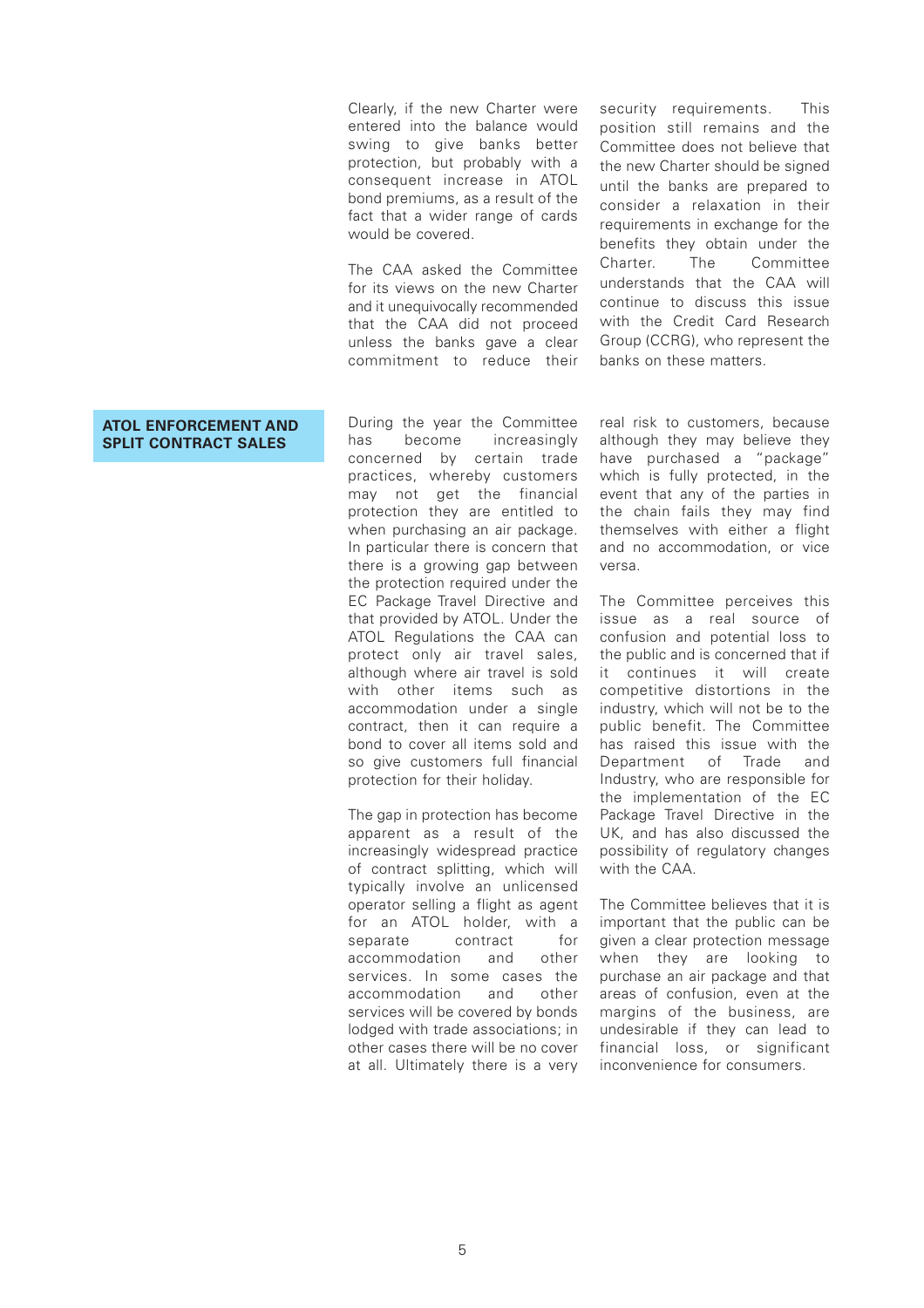### **E-COMMERCE**

### **CUSTOMER PROTECTION FOR SCHEDULED AIRLINE TICKET SALES**

At the time of its last report the Committee was aware of an EC Directive on electronic sales which could enable travel organisers in other EC Member States to sell travel in the UK through the Internet without holding an ATOL. During the year the Committee wrote to the Department of Trade and Industry (DTI) regarding their proposals for the implementation of the E-

During the year the Committee noted that members of the public had a continuing difficulty with understanding whether they have financial protection when purchasing scheduled airline tickets. This issue came into focus in the latter part of 2001 when a number of scheduled airlines ceased operations, with the result that some customers lost money or were significantly inconvenienced.

In the UK anyone who buys an air ticket must either be covered by ATOL or receive a valid ticket for travel immediately they make a payment for air travel. Many scheduled service tickets, including those issued by no-frills carriers, fall into the latter category and in the event of an airline failure there is no protection in place and the customer will get compensation only where they have made a direct payment to the airline by credit card. In some cases customers will have purchased "discounted" scheduled seats from ATOL holders and they will be protected.

Commerce Directive in the UK. The Committee was concerned that the proposed implementation could lead to a reduction in protection for consumers where bookings were made over the Internet. The DTI acknowledged the Committee's submission and the Committee now awaits the final legislation, prior to UK implementation in summer 2002.

There have been various initiatives over the last 10 years to introduce scheduled airline protection in the UK, but none have reached fruition. The Committee is unaware of any immediate legislative proposals in this area, but understands that the International Air Transport Association (IATA) is continuing to develop a financial protection proposal which may be introduced in certain countries where IATA operates. However the Committee understands that the proposed scheme is unlikely to be introduced in the UK in the foreseeable future and moreover the scheme will not affect no-frills carriers who do not generally belong to IATA.

The Committee remains concerned that this gap in passenger protection remains and has asked both the CAA and the Air Transport Users Council to consider providing more information to customers, particularly on their websites, so that there can be a better understanding of where protection is and is not available.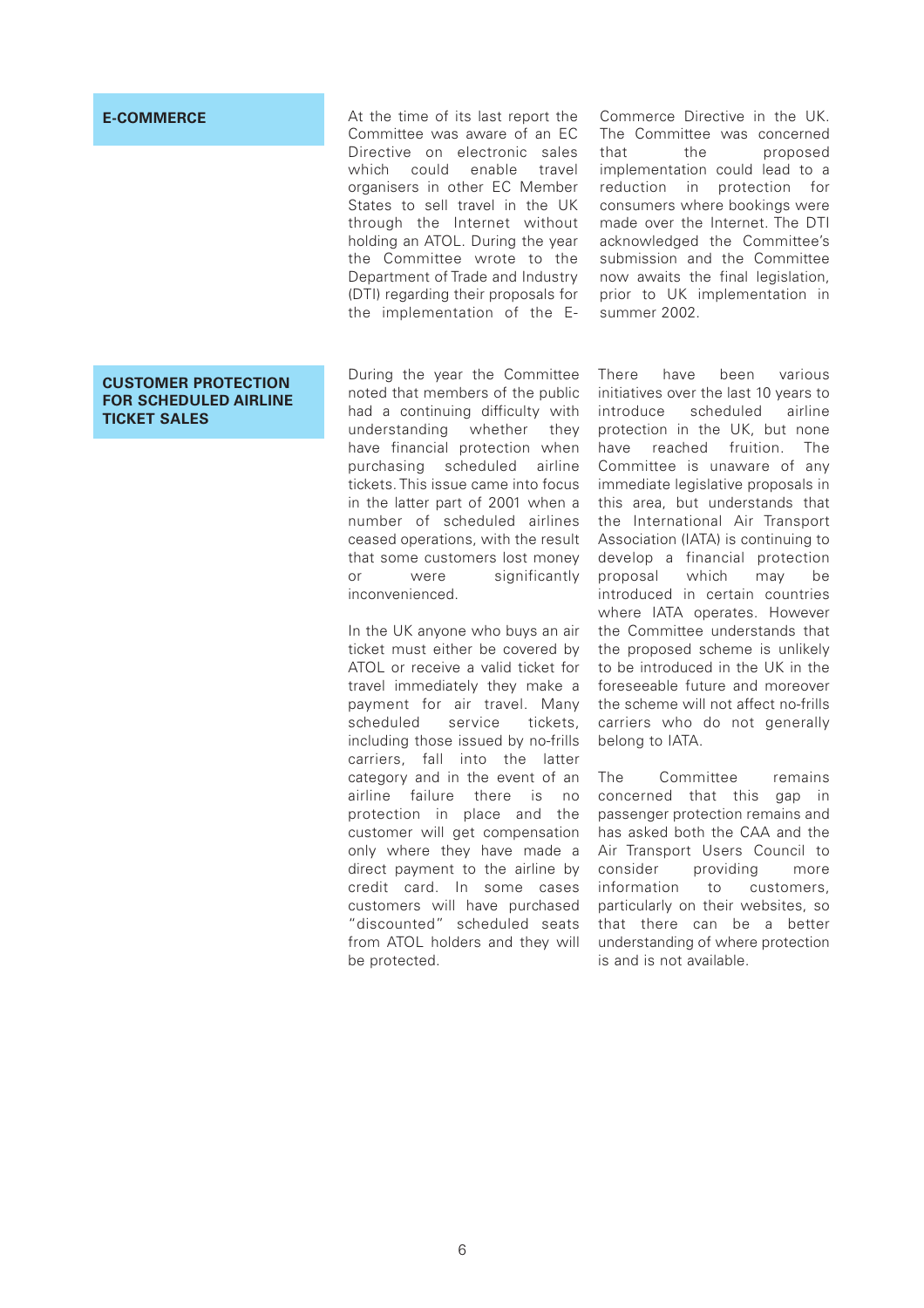### **CONCLUSION**

The Committee and its predecessor have now reminded the Government of the need for levy powers to replenish the Trust Fund for more than ten years and in the wake of the disturbances to the worldwide travel industry in recent months it believes it is appropriate to make this point yet again and in the strongest possible terms. ATOL represents a major part of the UK 's travel protection arrangements by providing cover for over 29 million flights and holidays each year and this means that over 80% of UK package holidaymakers are ATOL protected. Consequently the system, with Air Travel Trust support, is a key part of the UK's obligations to air travellers under the EC Package Travel Directive.

The Committee ensured that its levy message was directed to Government in the latter part of 2001 and its views are backed by all the major UK travel associations represented on the Committee, as well as the consumer representatives. Since the Trust went into deficit in 1996, it has made interest payments of more than £2 million and with no Government action forthcoming the deficit is likely to grow to a position where any levy amount would represent a significant addition to the price of a holiday. This would represent an avoidable increase for holidaymakers and it has the potential to be commercially damaging for the travel industry in a price sensitive market. The Committee notes that the Government is planning an Air Transport White Paper for 2003/04 and it urges it to take

this opportunity to introduce legislation for a Trust levy.

The Committee is now becoming increasingly concerned that the clear message for the public on ATOL protection is becoming blurred at the edges by firms which sell air "packages" on a split contract basis and that air package holidaymakers are in danger of frustration, disappointment and perhaps losing their money. The Committee believes that up to one million consumers are booking flights and accommodation believing, wrongly, that they will be reimbursed if one or other of the companies providing the elements fails and that they will be brought home if that failure occurs while they are abroad. These practices create a confused message and the Committee believes that urgent Government action is required to ensure that the integrity of the current arrangements is retained.

The Committee continues to review the progress of the UK industry and although trading improved in the early part of 2002, compared to the months following the incidents on 11 September, it believes that the full effects of those incidents have still to be seen by both the industry and consumers. The need for a comprehensive financial protection system for consumers therefore remains particularly acute at this time and into the future.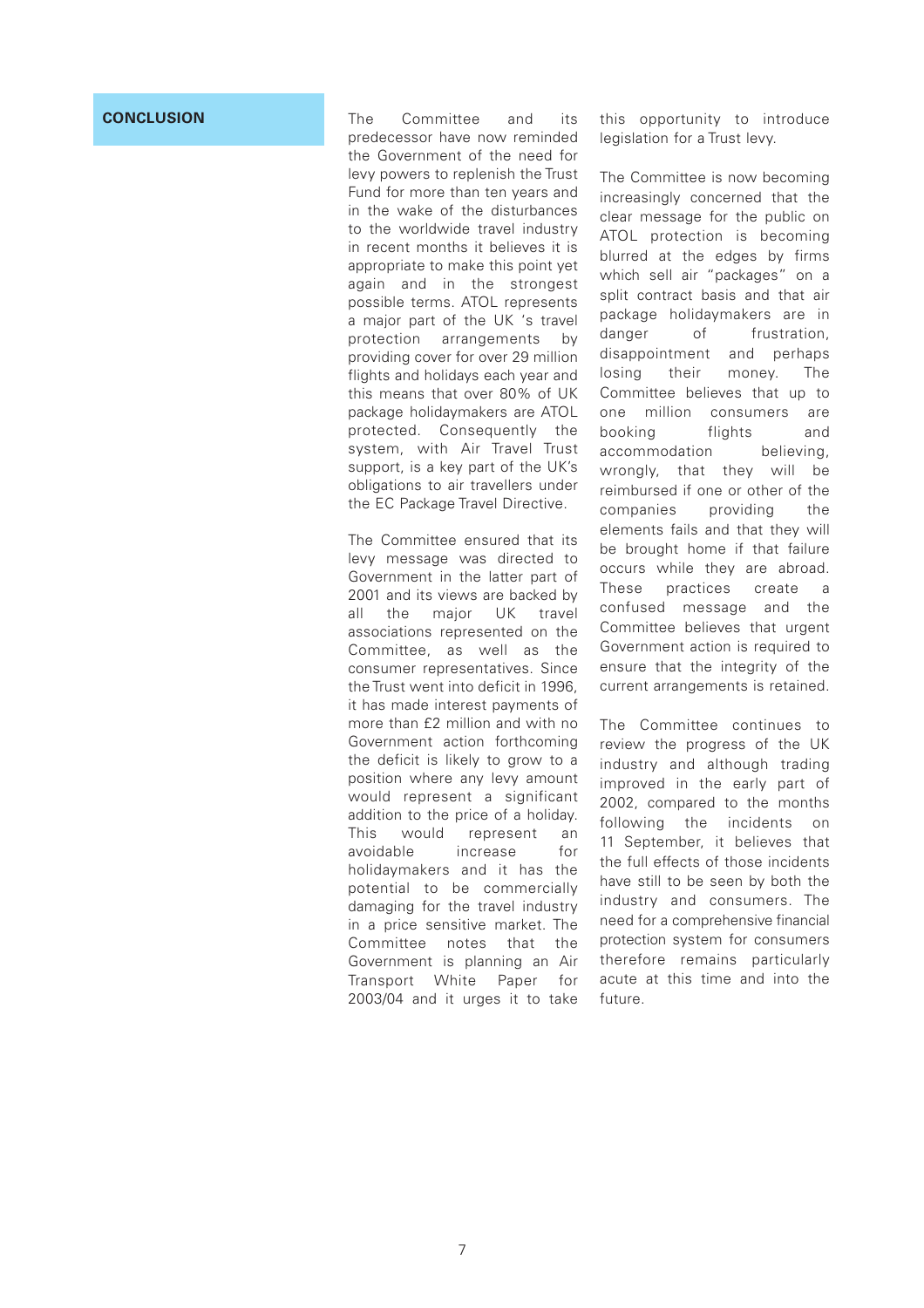## **Appendix 1 Members of the Committee**

| Mr John Cox OBE                           |   | Chairman                                     |
|-------------------------------------------|---|----------------------------------------------|
| Mr Michael Monk<br>Mr John de Vial        | ł | Association of British Travel Agents Limited |
| Mr Martin Brackenbury                     |   | FTO Trust Fund Limited                       |
| Mr Noel Josephides                        |   | Association of Independent Tour Operators    |
| Mr Tony Russell                           |   | Association of Airline Consolidators         |
| Mr Roger Harvey                           |   | Incentive Travel and Meetings Association    |
| Mr Ian Hamer                              |   | Air Transport Users Council                  |
| Mr Bruce Treloar<br>Ms Marie-Helene Kutek |   | Other consumer representatives               |
| Mr Roger Bray<br>Mr Tim Robinson          | ł | Independent representatives                  |
| Mr Colin Senior<br>Mrs Helen Simpson      |   | Civil Aviation Authority                     |

### **Secretariat**

| Mrs Vanessa Jones     | Secretary                  |
|-----------------------|----------------------------|
| Miss Sandra Springett | <b>Assistant Secretary</b> |

The Committee was formed in April 2000 and Members were appointed with effect from September 2000.

All Members have been appointed to serve on the Committee until September 2003.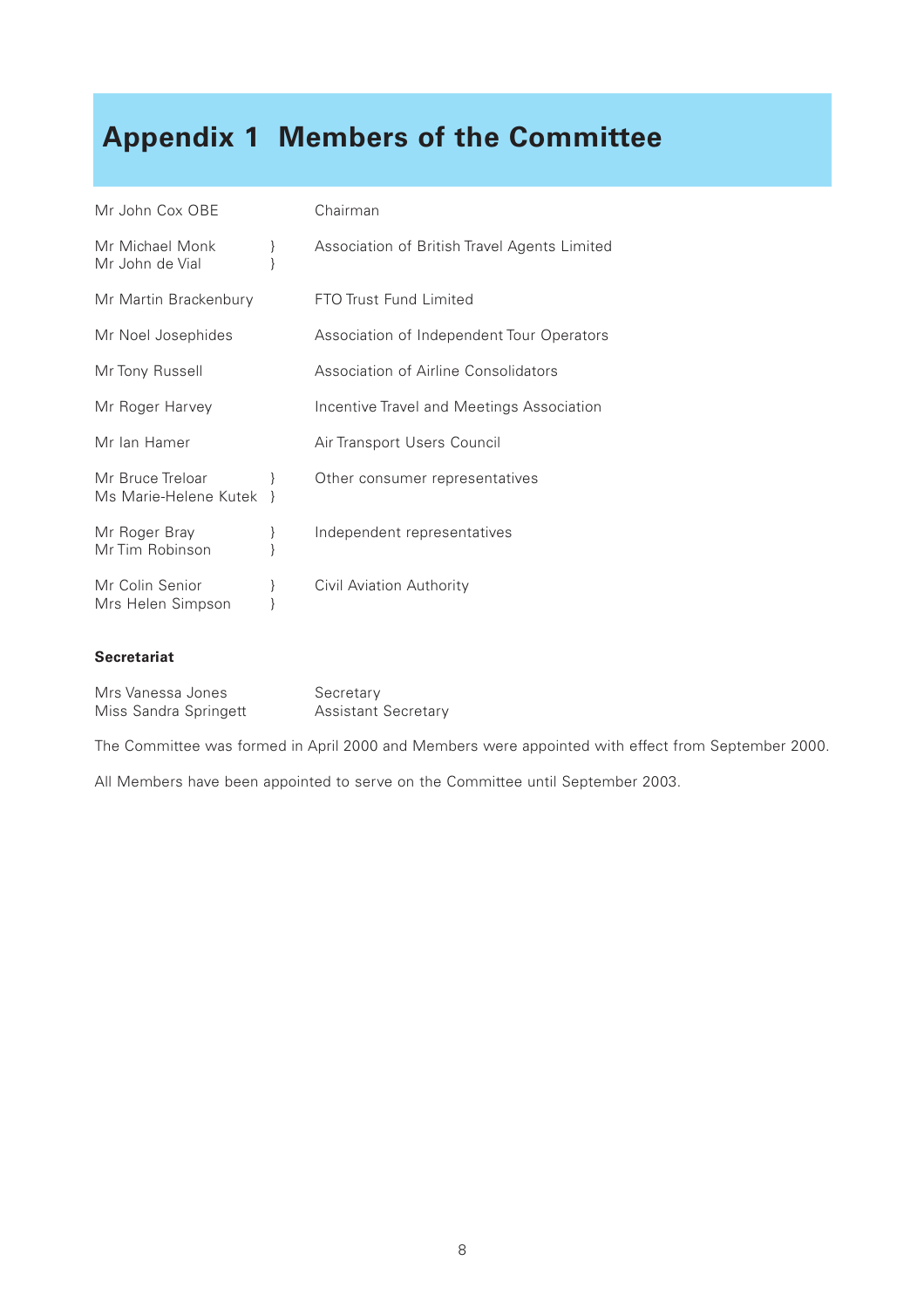## **Appendix 2 The Air Travel Insolvency Protection Advisory Committee's Terms of Reference**

### **ESTABLISHMENT AND ROLE OF THE COMMITTEE**

1 The Air Travel Insolvency Protection Advisory Committee ("the Committee") is established by the Secretary of State for Transport, Local Government and the Regions to advise on the financial protection arrangements for air travellers and customers of air travel organisers.

### **COMPOSITION OF THE COMMITTEE**

2 Members of the Committee shall be drawn from:

| Association of British Travel Agents                                                                              | Two Members                         |
|-------------------------------------------------------------------------------------------------------------------|-------------------------------------|
| Federation of Tour Operators                                                                                      | One Member                          |
| Association of Independent Tour Operators One Member                                                              |                                     |
| Association of Airline Consolidators                                                                              | One Member                          |
| Incentive Travel and Meetings Association                                                                         | One Member                          |
| Air Transport Users Council                                                                                       | One Member                          |
| Other representatives of consumer<br>interests                                                                    | One or two Members                  |
| Independent representatives not associated Three or four<br>with any organisation represented on the<br>Committee | Members, one of<br>whom is Chairman |
| Civil Aviation Authority                                                                                          | Two Members                         |

### **APPOINTMENTS TO THE COMMITTEE**

- 3 Members shall be appointed by the Chairman of the Civil Aviation Authority, for periods specified at the time of appointment; they may resign at any time. The CAA Chairman will consult the Chairman of the Committee before appointing Members other than from trade associations and the CAA.
- 4 Each represented body may nominate to the CAA up to two alternates, who may attend any meeting in the absence of that body's appointed Member(s).

### **MEETINGS OF THE COMMITTEE**

5 The Committee shall determine its own procedures for and frequency of meetings, including any requirement for a quorum.

### **DUTIES OF COMMITTEE**

6 The Committee shall keep under review and from time to time advise the Civil Aviation Authority, the Trustees of the Air Travel Trust and the Secretary of State for Transport, Local Government and the Regions on the arrangements for the financial protection of air travellers and customers of air travel organisers.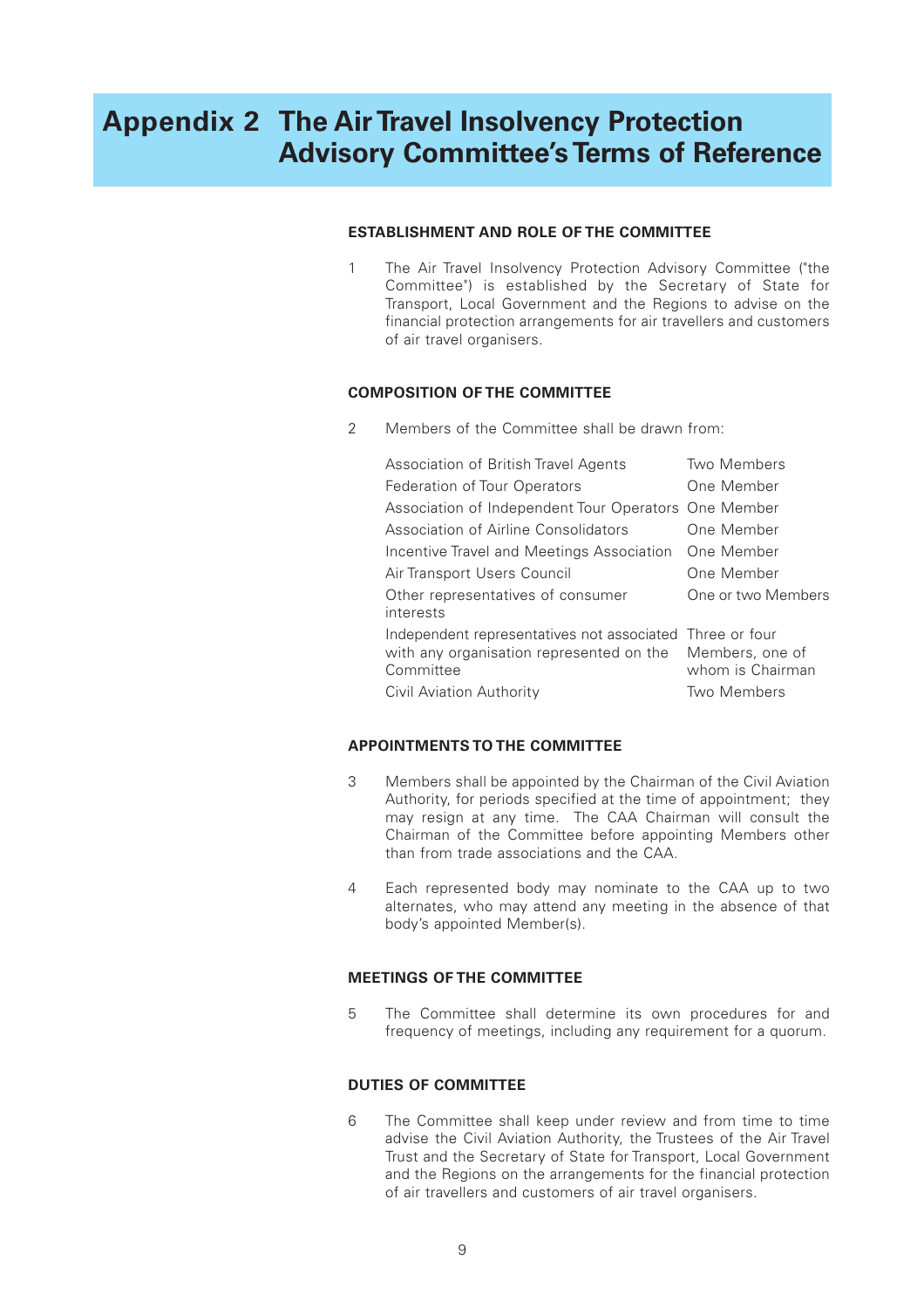- 7 In particular it shall:
	- advise on bonding arrangements and bond levels;
	- advise the CAA and the Trustees on the use of their discretion when making payments from bonds and from the Trust;
	- advise on agreements between the Trustees, the CAA and third parties such as credit card companies;
	- advise the Secretary of State on the need for a reimposition of a levy on the holders of Air Travel Organisers' Licences in order to replenish the Trust Fund, and advise the CAA and the Secretary of State (as appropriate) on the implementation of such a levy;
	- advise the CAA and the Secretary of State as appropriate on any changes to the structure of protection that it concludes are necessary or desirable.
- 8 The Committee shall submit to the Secretary of State an Annual Report on its activities in each year ended 31 March within four months of the end of that year. The Committee shall draw to the Secretary of State's attention at any time matters of concern on which, in its view, action is necessary.

### **ADMINISTRATIVE ARRANGEMENTS**

- 9 Reasonable out of pocket expenses directly incurred by Members of the Committee in attending meetings shall be reimbursed by the Civil Aviation Authority.
- 10 The Civil Aviation Authority shall provide administrative support to the Committee.

### **the Department of the Environment, Transport and the Regions April 2000**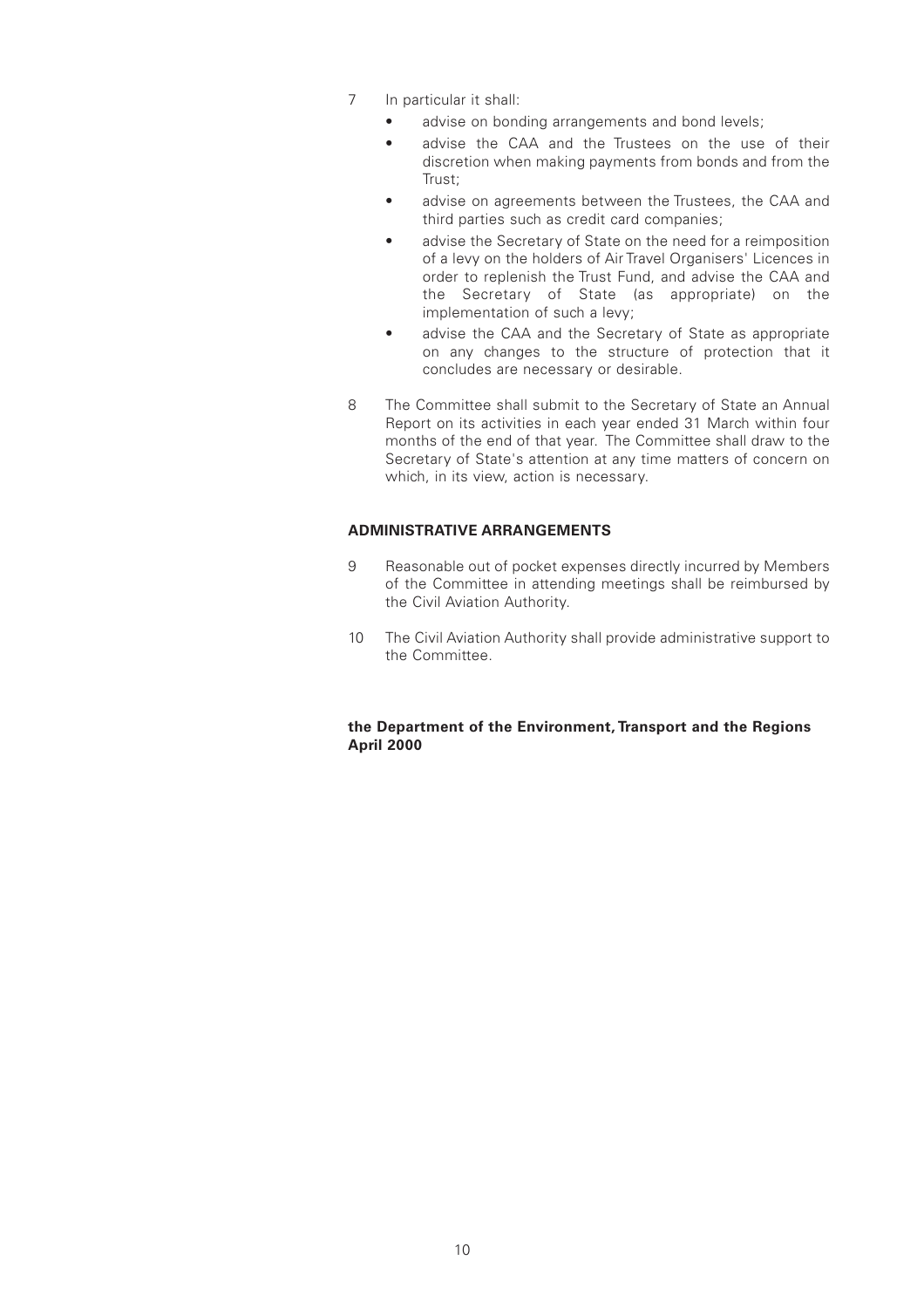Appendix 3 Details of Bond Calls and their effects, April 2001 to March 2002 **Appendix 3 Details of Bond Calls and their effects, April 2001 to March 2002**

| Licence Holder                     | Date<br><b>Bond</b><br>Called       | Licensed<br>ssengers<br>Passenger                                                                                                                                                                                                                                  | Licensed<br>Revenue                              | Bond<br>Amount | Repatriated<br>Number                         | Repatriation<br>Cost of                                                                                                                                                                                                                                                                    | Number<br>Refunded                                                                                                                                                                                                                                                                                                                              | Cost of<br>Refunds                                                        | Total<br>Expenditure     | Travel Trust<br>Call on Air |
|------------------------------------|-------------------------------------|--------------------------------------------------------------------------------------------------------------------------------------------------------------------------------------------------------------------------------------------------------------------|--------------------------------------------------|----------------|-----------------------------------------------|--------------------------------------------------------------------------------------------------------------------------------------------------------------------------------------------------------------------------------------------------------------------------------------------|-------------------------------------------------------------------------------------------------------------------------------------------------------------------------------------------------------------------------------------------------------------------------------------------------------------------------------------------------|---------------------------------------------------------------------------|--------------------------|-----------------------------|
|                                    |                                     |                                                                                                                                                                                                                                                                    | £'000                                            | £'000          |                                               | <b>E'000</b>                                                                                                                                                                                                                                                                               |                                                                                                                                                                                                                                                                                                                                                 | £'000                                                                     | E'OOO                    | £'000                       |
| Sunscape Tours Ltd                 | 08 Jun 01                           |                                                                                                                                                                                                                                                                    |                                                  |                | 170                                           |                                                                                                                                                                                                                                                                                            |                                                                                                                                                                                                                                                                                                                                                 |                                                                           |                          | 27                          |
| Runway Ltd                         | 28 Jun 01                           |                                                                                                                                                                                                                                                                    |                                                  |                |                                               |                                                                                                                                                                                                                                                                                            |                                                                                                                                                                                                                                                                                                                                                 |                                                                           |                          |                             |
| Parkline Ltd                       | 06 Jul 0                            | $\begin{array}{cccc}\n4.4 & 0.000000\\ 4.4 & 0.000000\\ 7.5000000\\ 7.500000\\ 8.500000\\ 7.500000\\ 9.50000\\ 1.50000\\ 1.50000\\ 1.50000\\ 1.50000\\ 1.50000\\ 1.50000\\ 1.50000\\ 1.50000\\ 1.50000\\ 1.50000\\ 1.50000\\ 1.50000\\ 1.50000\\ 1.50000\\ 1.5000$ |                                                  |                |                                               | $\frac{1}{20}$                                                                                                                                                                                                                                                                             | 4116<br>4106<br>4106                                                                                                                                                                                                                                                                                                                            |                                                                           | $5.758$ $5.8$            |                             |
| Alpine Mountaineering Ltd          | 08 Aug 1                            |                                                                                                                                                                                                                                                                    |                                                  |                |                                               |                                                                                                                                                                                                                                                                                            |                                                                                                                                                                                                                                                                                                                                                 |                                                                           |                          |                             |
| Tybah Tours & Travel Ltd           | 30 Aug                              |                                                                                                                                                                                                                                                                    |                                                  |                |                                               | 00000000                                                                                                                                                                                                                                                                                   |                                                                                                                                                                                                                                                                                                                                                 |                                                                           |                          |                             |
| Taymead Ltd                        | 30 Aug 1                            |                                                                                                                                                                                                                                                                    |                                                  |                |                                               |                                                                                                                                                                                                                                                                                            | $^{27}_{60}$                                                                                                                                                                                                                                                                                                                                    |                                                                           |                          |                             |
| Project 67 Ltd                     | 03 Sep (                            |                                                                                                                                                                                                                                                                    |                                                  |                | က်                                            |                                                                                                                                                                                                                                                                                            |                                                                                                                                                                                                                                                                                                                                                 | $\overline{5}$ $\overline{2}$                                             |                          |                             |
| Travel Arcade Ltd                  | 04 Sep (                            |                                                                                                                                                                                                                                                                    |                                                  |                |                                               |                                                                                                                                                                                                                                                                                            |                                                                                                                                                                                                                                                                                                                                                 |                                                                           |                          |                             |
| Bon Voyage Travel Ltd              | 10 Sep (                            |                                                                                                                                                                                                                                                                    |                                                  |                |                                               |                                                                                                                                                                                                                                                                                            |                                                                                                                                                                                                                                                                                                                                                 |                                                                           |                          |                             |
| Comet Travel (Oxford Street) Ltd   | 19 Sep                              | 13,07                                                                                                                                                                                                                                                              | 4,595<br>900                                     |                |                                               |                                                                                                                                                                                                                                                                                            | $246$<br>$0.8$<br>$0.8$                                                                                                                                                                                                                                                                                                                         | 8<br>8 8 9 4 5 8 9 9 9 9 8 9 9 9 9 9 9 9<br>8 9 9 5 9 9 9 9 9 9 9 9 9 9 9 | 885456888644565488848884 |                             |
| Towns Travel Ltd                   | 26 Sep                              |                                                                                                                                                                                                                                                                    |                                                  |                |                                               |                                                                                                                                                                                                                                                                                            |                                                                                                                                                                                                                                                                                                                                                 |                                                                           |                          |                             |
| Keystone Leisure (Scotland) Ltd    | 28 Sep (                            | 1,99.                                                                                                                                                                                                                                                              |                                                  |                |                                               |                                                                                                                                                                                                                                                                                            |                                                                                                                                                                                                                                                                                                                                                 |                                                                           |                          |                             |
| Lawson Interline Travel Ltd        |                                     | 9,43                                                                                                                                                                                                                                                               |                                                  |                |                                               |                                                                                                                                                                                                                                                                                            |                                                                                                                                                                                                                                                                                                                                                 |                                                                           |                          |                             |
| Sunrise Holidays Ltd               | 28 Sep 01<br>01 Oct 01              |                                                                                                                                                                                                                                                                    | 1018<br>1618 1788<br>1851 1890<br>1860 1870 1880 |                |                                               | $\overset{\Delta}{\sigma} \overset{\omega}{\sigma} \circ \overset{\omega}{\sigma} \overset{\omega}{\sigma} \overset{\omega}{\sigma} \overset{\omega}{\sigma} \overset{\omega}{\sigma} \overset{\omega}{\sigma} \overset{\omega}{\sigma} \overset{\omega}{\sigma} \overset{\omega}{\sigma}$ | $\begin{array}{l} 1.430 \\ 1.440 \\ -.450 \\ -.450 \\ -.450 \\ -.450 \\ -.450 \\ -.450 \\ -.450 \\ -.450 \\ -.450 \\ -.450 \\ -.450 \\ -.450 \\ -.450 \\ -.450 \\ -.450 \\ -.450 \\ -.450 \\ -.450 \\ -.450 \\ -.450 \\ -.450 \\ -.450 \\ -.450 \\ -.450 \\ -.450 \\ -.450 \\ -.450 \\ -.450 \\ -.450 \\ -.450 \\ -.450 \\ -.450 \\ -.450 \\ -$ |                                                                           |                          |                             |
| Amos James Associates Ltd          |                                     |                                                                                                                                                                                                                                                                    |                                                  |                |                                               |                                                                                                                                                                                                                                                                                            |                                                                                                                                                                                                                                                                                                                                                 |                                                                           |                          |                             |
| Amcrown Ltd                        | 02 Oct 01<br>08 Oct 01<br>15 Oct 01 |                                                                                                                                                                                                                                                                    |                                                  |                |                                               |                                                                                                                                                                                                                                                                                            |                                                                                                                                                                                                                                                                                                                                                 |                                                                           |                          |                             |
| Flynow.com Ltd                     |                                     |                                                                                                                                                                                                                                                                    |                                                  |                |                                               |                                                                                                                                                                                                                                                                                            |                                                                                                                                                                                                                                                                                                                                                 |                                                                           |                          |                             |
| Special Places Travel Ltd          | 23 Oct 01                           |                                                                                                                                                                                                                                                                    |                                                  | 54             |                                               |                                                                                                                                                                                                                                                                                            |                                                                                                                                                                                                                                                                                                                                                 |                                                                           |                          |                             |
| Festive Holidays Ltd               | 26 Nov 01                           |                                                                                                                                                                                                                                                                    | 4,343                                            |                | $2,4000$<br>$7,40000$<br>$1,5000$<br>$1,5000$ |                                                                                                                                                                                                                                                                                            |                                                                                                                                                                                                                                                                                                                                                 |                                                                           |                          |                             |
| Usit Campus Ltd                    | 30 Jan 02                           |                                                                                                                                                                                                                                                                    |                                                  |                |                                               |                                                                                                                                                                                                                                                                                            |                                                                                                                                                                                                                                                                                                                                                 |                                                                           |                          |                             |
| <b>Bluebird Holidays Ltd</b>       | 15 Mar 02                           |                                                                                                                                                                                                                                                                    | 24,957<br>16,838<br>5,175<br>5,98                |                |                                               |                                                                                                                                                                                                                                                                                            |                                                                                                                                                                                                                                                                                                                                                 |                                                                           |                          |                             |
| Boomerang Travel Ltd               | 21 Mar 02                           |                                                                                                                                                                                                                                                                    |                                                  |                |                                               |                                                                                                                                                                                                                                                                                            |                                                                                                                                                                                                                                                                                                                                                 |                                                                           |                          |                             |
| Advew Business Travel Services Ltd | 21 Mar 02                           |                                                                                                                                                                                                                                                                    |                                                  |                |                                               |                                                                                                                                                                                                                                                                                            |                                                                                                                                                                                                                                                                                                                                                 |                                                                           |                          |                             |
| 23<br><b>Total</b>                 |                                     | 229,049                                                                                                                                                                                                                                                            | 87,686                                           | 6,300          | 6,567                                         | 564                                                                                                                                                                                                                                                                                        | 13,144                                                                                                                                                                                                                                                                                                                                          | 3,120                                                                     | 3,684                    | 423                         |

NOTES

 $\overline{a}$ 

The administration of all cases above may not have been completed. Administration costs which were incurred in paying passengers' refunds have been included in the Cost of Refunds. 1 The administration of all cases above may not have been completed. Administration costs which were incurred in paying passengers' refunds have been included in the Cost of Refunds.

The figures for Total Expenditure and any call on the Air Travel Trust reflect amounts already spent and estimated further expenditure. 2 The figures for Total Expenditure and any call on the Air Travel Trust reflect amounts already spent and estimated further expenditure.  $\sim$ 

- Where a call on the Air Travel Trust is indicated, this is the difference between expected total expenditure and available bond monies. The call on the Air Travel Trust may include the<br>expenditure of accrued interest. 3 Where a call on the Air Travel Trust is indicated, this is the difference between expected total expenditure and available bond monies. The call on the Air Travel Trust may include the expenditure of accrued interest.  $\infty$
- The above totals may not agree to the sum of the figures shown in the table due to rounding differences. 4 The above totals may not agree to the sum of the figures shown in the table due to rounding differences.  $\overline{a}$